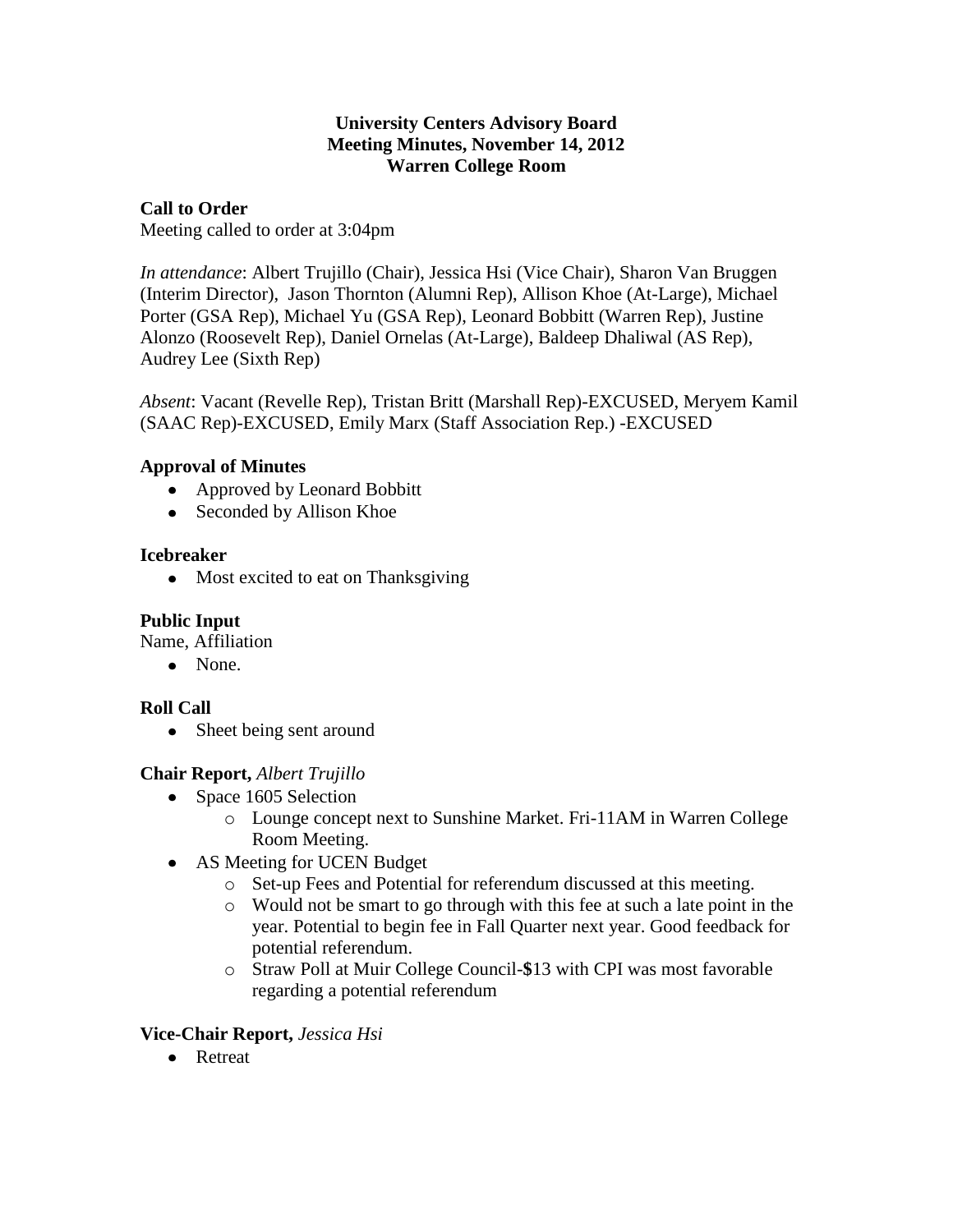o Doodle to be sent out again regarding most popular option. Jan 13, Sunday from 9-12 currently most popular for Doodle.

# **Interim Director Report,** *Sharon VanBruggen*

- Survey Update-Preliminary Results
	- o Principal member of Student Org Survey going out this week with questions specifically on fees and spaces.
- Budget Projections
	- o Budget projections to be shown to see what is sustainable for future. See website ucenbudget.ucsd.edu

### **New Business**

• Tech Fee Balance: \$6,712.50

### **Old Business**

- Equipment Set-Up/Usage Fee Vote
	- o Go forward as-is in Winter Quarter: 0
	- o Do not go through at all: 0
	- o Budget Committee Would Reconsider This: 9
	- o Abstentions: 1
- **Overall vote: 0-0-9-1**
	- o Speaker's List
		- Porter: Fees have to increase someway, or else cuts will happen
		- Baldeep: Passes deficit on to A.S.
		- Hsi: Main Concerns: Why was this fee passed? AND How to respond to poor timing since college council budgets already planned?
		- Bobbitt: Majority of students will use University Centers in some way and A.S. does not have the funds for this.
		- Porter: How would increase in fees interact with potential referendum?
			- Fees could be pulled back if potential referendum passes. Much easier to pull back than staffing or service cuts.
		- Porter: New fee is Usage Fee much like airline baggage fee.
		- Bobbitt: Passing this fee cuts student programming or taking out of other budgets. A.S Council highly negative on fee, and fee should have consultation from Council if passed next year. UCAB should not force fee on to A.S.
		- Trujillo: Bad time to implement fee because condemnation by college councils and A.S. Council. Timing may discourage potential UCEN referendum from passing due to Council disapproval of this fee.
		- Bobbitt: Councils need time to prepare for budget.
- Napkin Project/Commercial Advertising
	- o UCAB cannot approve because desire to make a contract out of it with profit (previous contract was short-term). UCEN philosophy is generally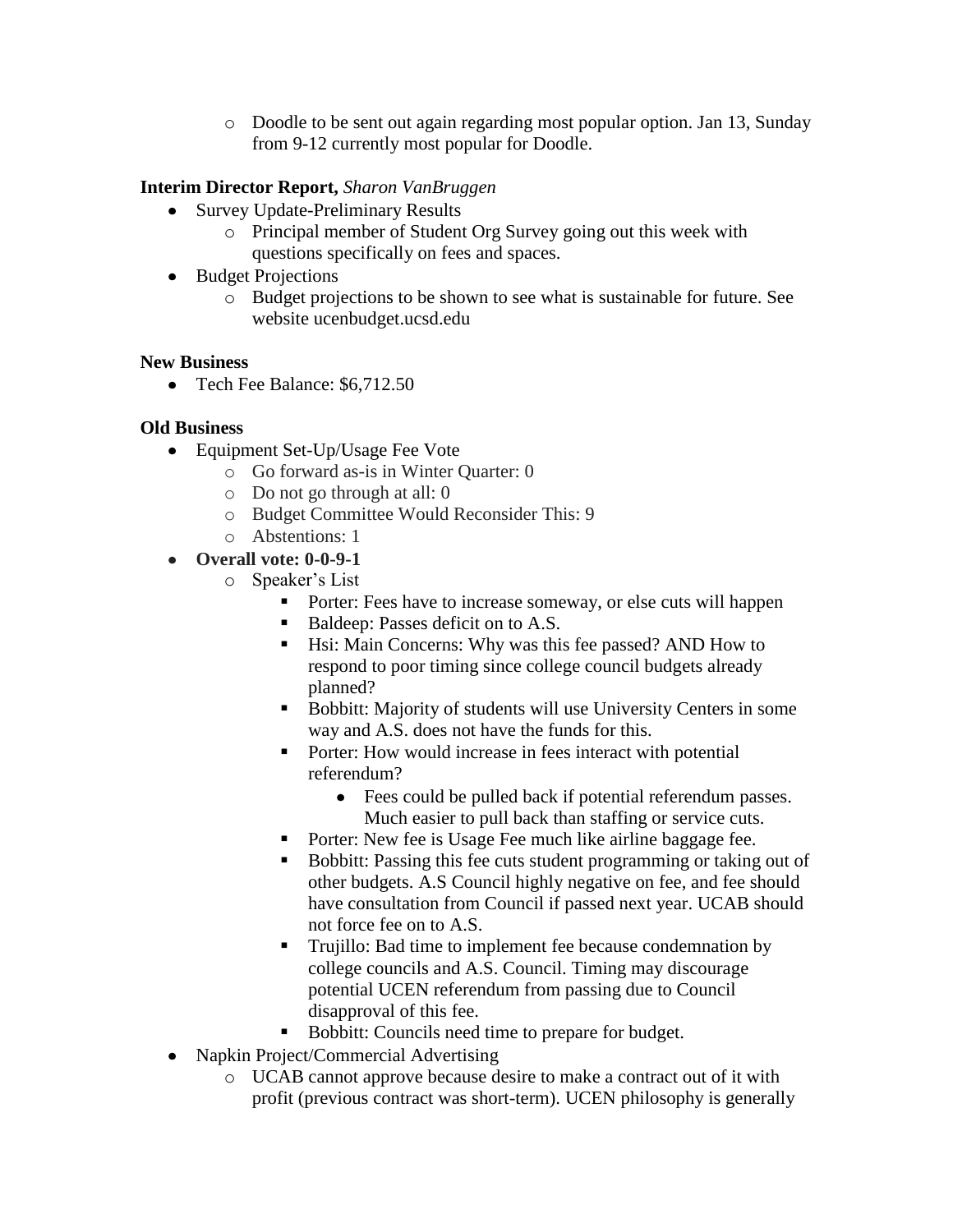no commercial advertisement. Napkin project group does not want to compensate workers restocking napkins and want to advertise competing vendors. No longer want approval for each vendor advertised. Remove 'atany-cause termination' from current contract.

- o Speaker's List
	- Khoe: Justification for no commercial advertising?
		- Institution of higher learning should be about engagement and not commercial advertising. UCEN place for 'students to be students.'
	- Porter: Some universities do take commercial advertising. But on situation of napkin projects should be opposed.
	- Bobbitt: Commercial advertising should be allowed to save money and minimize fees. Opposed to napkin project because does not benefit UCEN.
	- Yu: No intrusive advertising.
	- **Trujillo:** No benefit to UCEN and not willing to compensate UCEN workers.
	- Khoe: Forcing UCEN vendors to accept their advertising.
	- Bobbitt: Napkin Group does not benefit UCEN, must act as partners.
	- **Trujillo:** How to channel UCAB concerns to Admin regarding Napkin Project contract?
- o Straw Poll
	- Allow commercial advertising in UCEN: 10
	- UCEN should remain free of advertising: 0
- Level 4. Conf Room
	- o Triton Conference Room: 1
	- o Governance Chambers: 6
	- o Wait for more input: 0
	- o Abstentions: 3

#### **Member Reports**

#### **Announcements**

#### **Open Forum**

- How to decide what retail concepts to go forward with?
	- o Student response in surveys
	- o Impact on other vendors
	- o Campus Retail Committee must approve of concept who look in to location, impact on other vendors
- Albert and Jessica will continue meeting with councils
- Contacting UCAB members for 2-on-1 orientation sessions

# **Roll Call**

• All still present